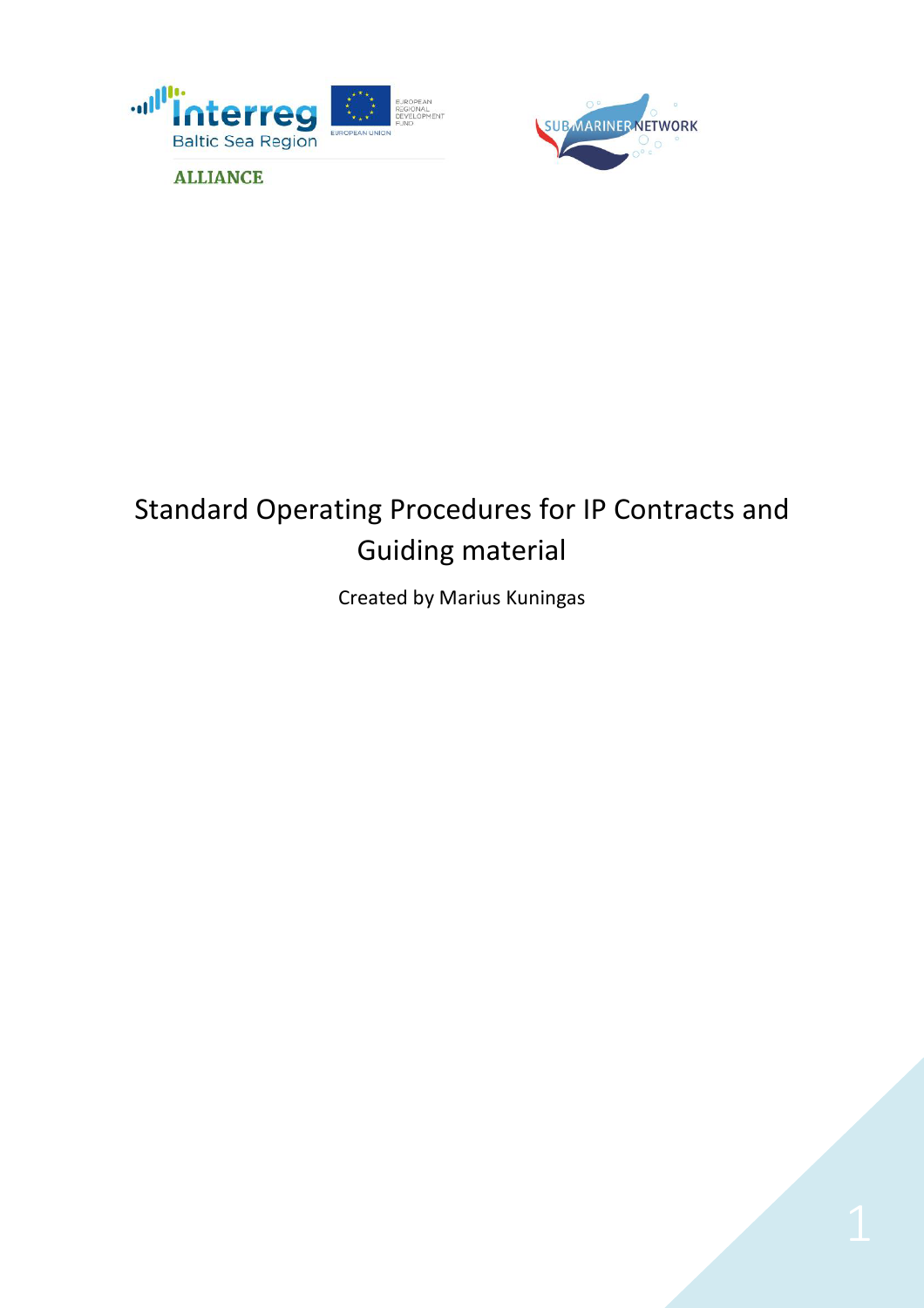



# **Table of Content**

| 2.12. Interim agreements, feasibility agreements and prototype agreements  5 |  |
|------------------------------------------------------------------------------|--|
|                                                                              |  |
|                                                                              |  |
|                                                                              |  |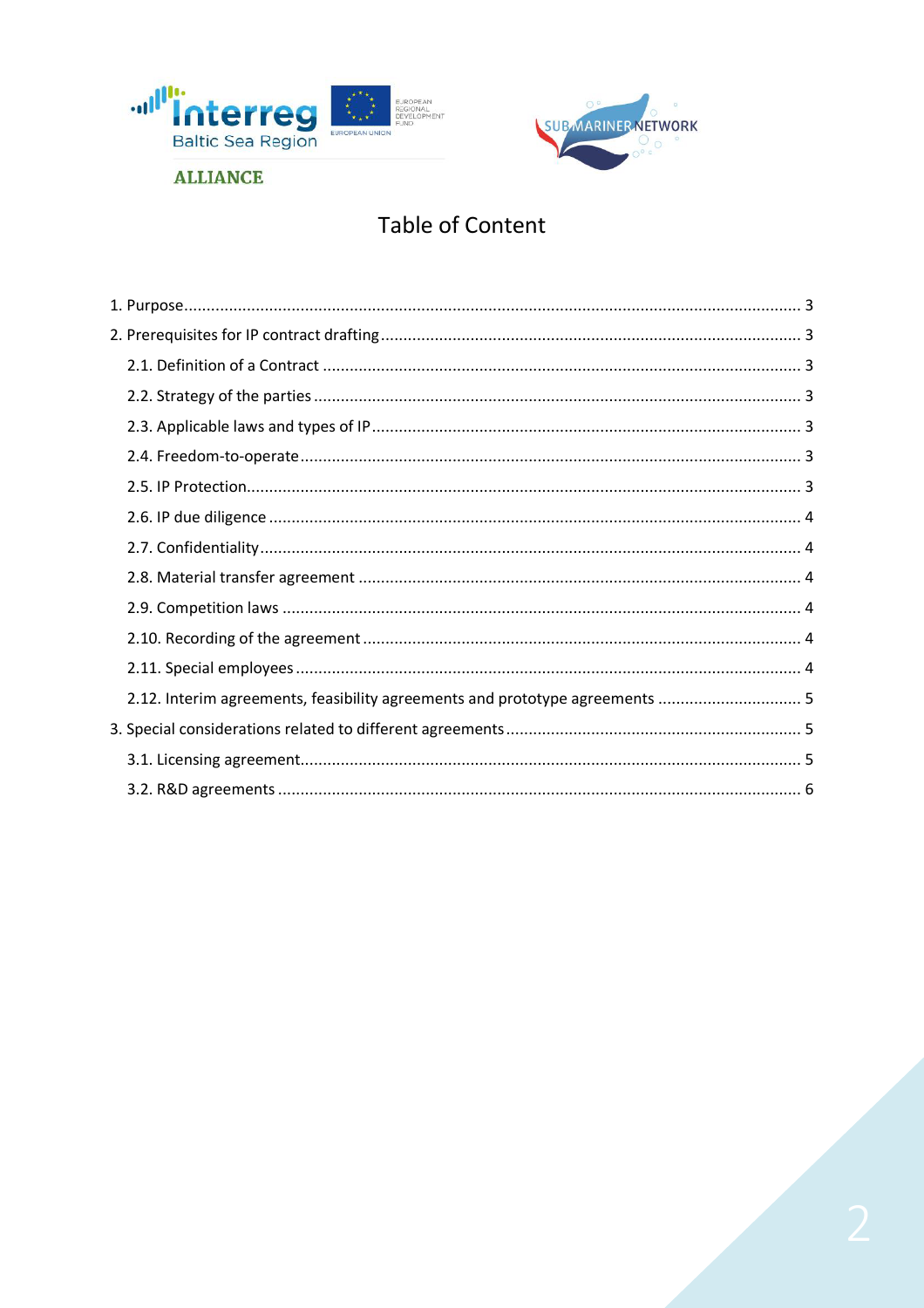



### 1. Purpose

The Standard Operating Procedures for Contracts (SOPs) provides administrative support and assistance to the ALLIANCE members in intellectual property (IP) related contract drafting and to ensure the proper protection of the ALLIANCE's and its members interests.

# 2. Prerequisites for IP contract drafting

Before undertaking the challenging task of drafting an IP contract and during the usual preliminary negotiations leading to a business partnership, it is important to consider several questions, which will determine the specific drafting of the clauses and, in general, how the business under the contract is to be conducted.

#### 2.1. Definition of a Contract

A Contract is an agreement, based on consensus between legal subjects with contractual capacity, which is legal, physically possible and complies with the prescribed formalities and which is reached with the intention of creating a legal obligation with resultant rights and duties.

#### 2.2. Strategy of the parties

The parties must inform each other about the aims sought under their collaboration to anticipate any applicable laws and therefore, whether the business sought is feasible from a legal perspective, as well as to foresee any potential IP issues resulting from such collaboration.

#### 2.3. Applicable laws and types of IP

It is essential that the parties know the mandatory rules that apply to their contractual relationship, and the types of IP that will be included in the agreement, in order to assist them in understanding the type of contractual relationship allowed and the impact that will have on the project. For instance, is some jurisdictions, trademarks may only be legally transferred or licensed when accompanied by the associated goodwill and, under German, Croatian, Hungarian, Czech, Slovakian and Austrian laws, assignments of copyright are not allowed.

#### 2.4. Freedom-to-operate

Prior to carrying out any business project, the parties must establish whether they will actually be able to exploit any results derived from such project – e.g. through a freedom-to-operate (FTO) search – to determine whether a product's commercialisation would infringe third parties' rights. FTOs are often performed in the context of IP due diligence processes.

#### 2.5. IP Protection

In a business collaboration, it is usually advised that each party protects their own background IP by any applicable means, such as the registration of IPRs or the collection of evidence where registration is not possible or not mandatory, such as with copyrights. This will avoid potential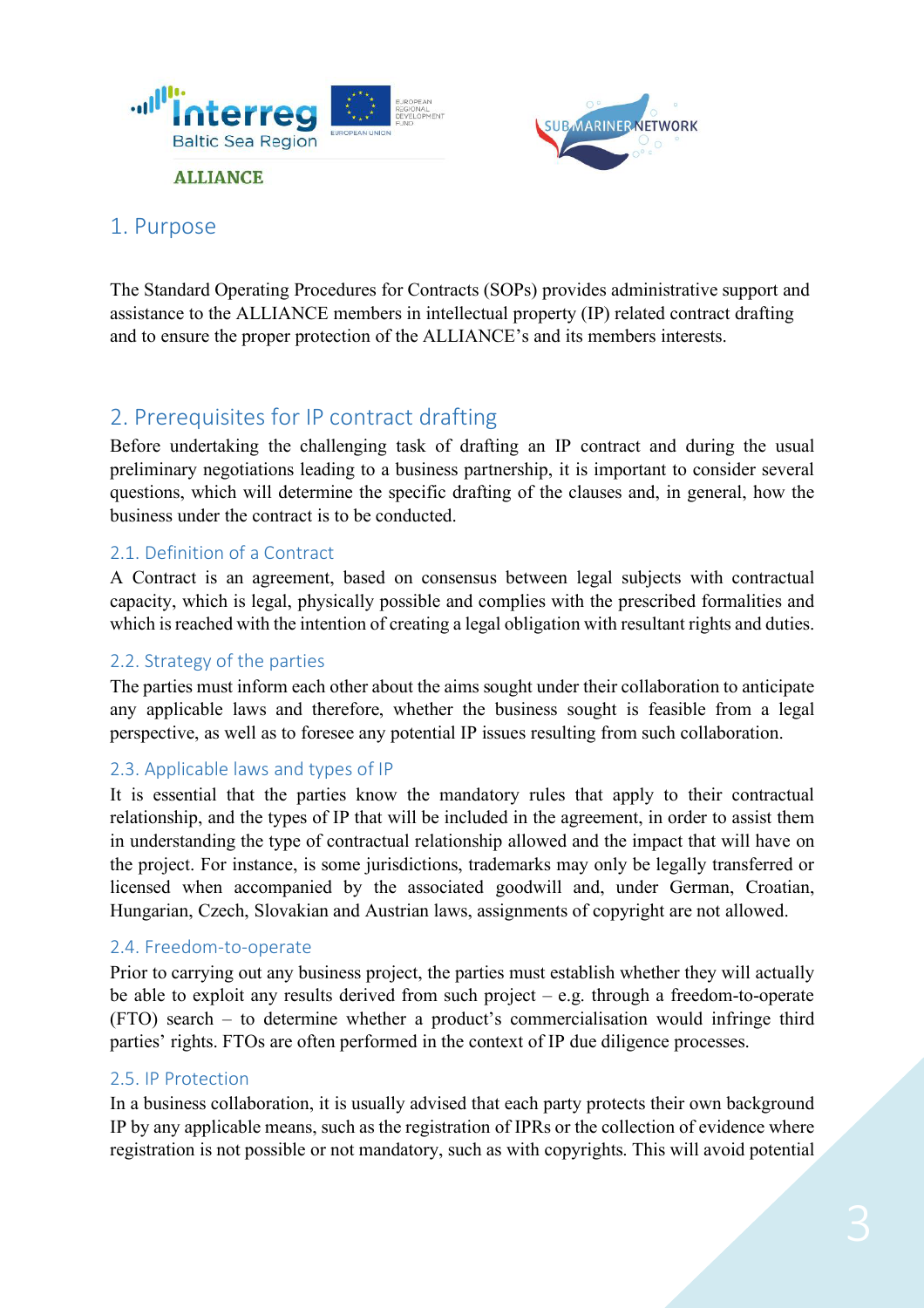



conflicts as to which party owns what and which rights of use each party enjoys regarding their own IP.

#### 2.6. IP due diligence

The parties should gather and perform an in-depth analysis of all their IP-related information and documentation, in order to assess the risks potentially involved in a business collaboration or a transaction.

#### 2.7. Confidentiality

Contractual negotiations necessarily imply the disclosure of information by the parties. The information is often sensitive and its disclosure to third parties may damage the parties' respective and potential future business. Therefore, and to avoid any issues deriving from such disclosure, it is recommended to start by concluding a non-disclosure agreement (NDA) or include a confidentiality clause in the main agreement.

#### 2.8. Material transfer agreement

In the area of research, it is common that the parties exchange tangible materials, such as biological materials, chemical compounds, prototypes or even software. To protect such materials and regulate their use by the recipient in these pre-contractual stages, concluding a material transfer agreement (MTA) is advised.

#### 2.9. Competition laws

Business practices can sometimes be in conflict with the prohibitions contained in national and EU competition laws. When it comes to IP contracts, companies often enter into concrete arrangements, which may be considered as anticompetitive in accordance with such laws. Before including this type of arrangement in a contract, the parties should make sure whether such an arrangement is in compliance with competition laws. Lack of compliance with competition laws can entail significant fines and/or court proceedings.

#### 2.10. Recording of the agreement

When it comes to IP contracts, such as licence agreements, some national and European laws may require the recording of the agreement within the registers of their intellectual property offices in order for it to be legally valid and/or enforceable. Therefore, when applicable, it is advisable to include a clause regarding the obligation to register the agreement and to pay any relevant fees.

#### 2.11. Special employees

The parties should identify those employees with a particular status. For example, in research collaboration with university professors, it must be born in mind that some university professors enjoy the so-called "professor's privilege", under which university researchers own any IP they create. This, as well as many other issues in the field of employment law, is a matter of national law, which should be verified at the earliest stage possible in order to avoid any conflicts.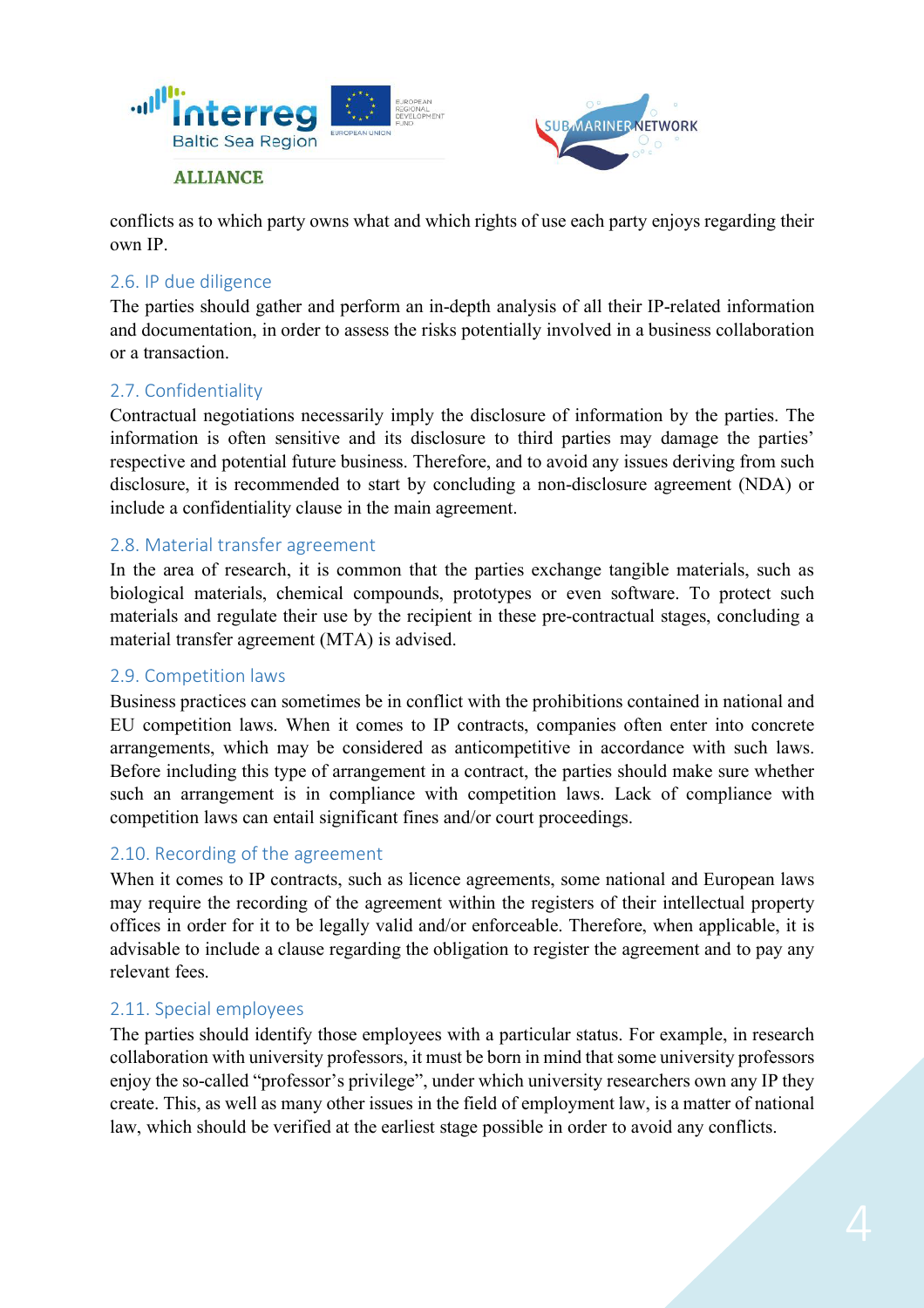



#### 2.12. Interim agreements, feasibility agreements and prototype agreements

These are short-term agreements concluded (not necessarily) as a preliminary step in order to anticipate the success or viability of a licence agreement.

## 3. Special considerations related to different agreements

#### 3.1. Licensing agreement

An IP licence agreement is a contract by which the owner of the IP (licensor) allows a third party (licensee) to exploit certain IP assets within the limits set out by the provisions of the contract. In exchange of the rights granted under the contract, the licensee usually pays a price, which may be a lump sum, royalties and/or other types of payment.

An IP licence is usually comparable to a rental; it does not imply the permanent transfer of the IP in question, which would be an assignment.

There are different types of IP licences, the choice of which will usually depend on the licensor's business strategy, the target market conditions and the capabilities of the licensee:

**Exclusive licence:** the licensor can only license the IP to one licensee.

- **Exclusive:** it is the licence with the broadest scope. The licensor retains ownership but grants the licensee the right to use the licensed IP on an exclusive basis (i.e. the owner of the IP is not allowed to use the IP either). An exclusive licensee is often entitled to sue for infringement (either alone or jointly with the licensor, depending on the applicable laws and contract terms).
- **Sole:** the licence is only granted to one licensee and excludes the licensor from granting licences to any other person, while the licensor retains the right to use the licensed IP. In general, national laws only refer to exclusive or non-exclusive licences, therefore licence agreements should always clearly define what is intended by the parties.

**Non-exclusive licence:** the licensor can grant licences to as many licensees as desired, while retaining the right to use the licensed IP. Usually, and subject to applicable laws and contract terms, nonexclusive licensees are not entitled to sue for infringement, as it is usually the licensor who must bring the action.

**Cross-licence:** the parties grant each other licences to their respective IP. For each party the licences are (part of) the compensation for the licences which each party grants.

**Sublicence:** licence granted by a licensee (sublicensor) to a third party (sublicensee), which extends part or all of the rights enjoyed by the licensee under the licence agreement to the sublicensee. The right to grant a sublicence is usually not implicit, and therefore, for it to apply, it must be included in the licence agreement, which usually expresses whether the licensor's prior written approval is required for:

• The granting of any sublicence.